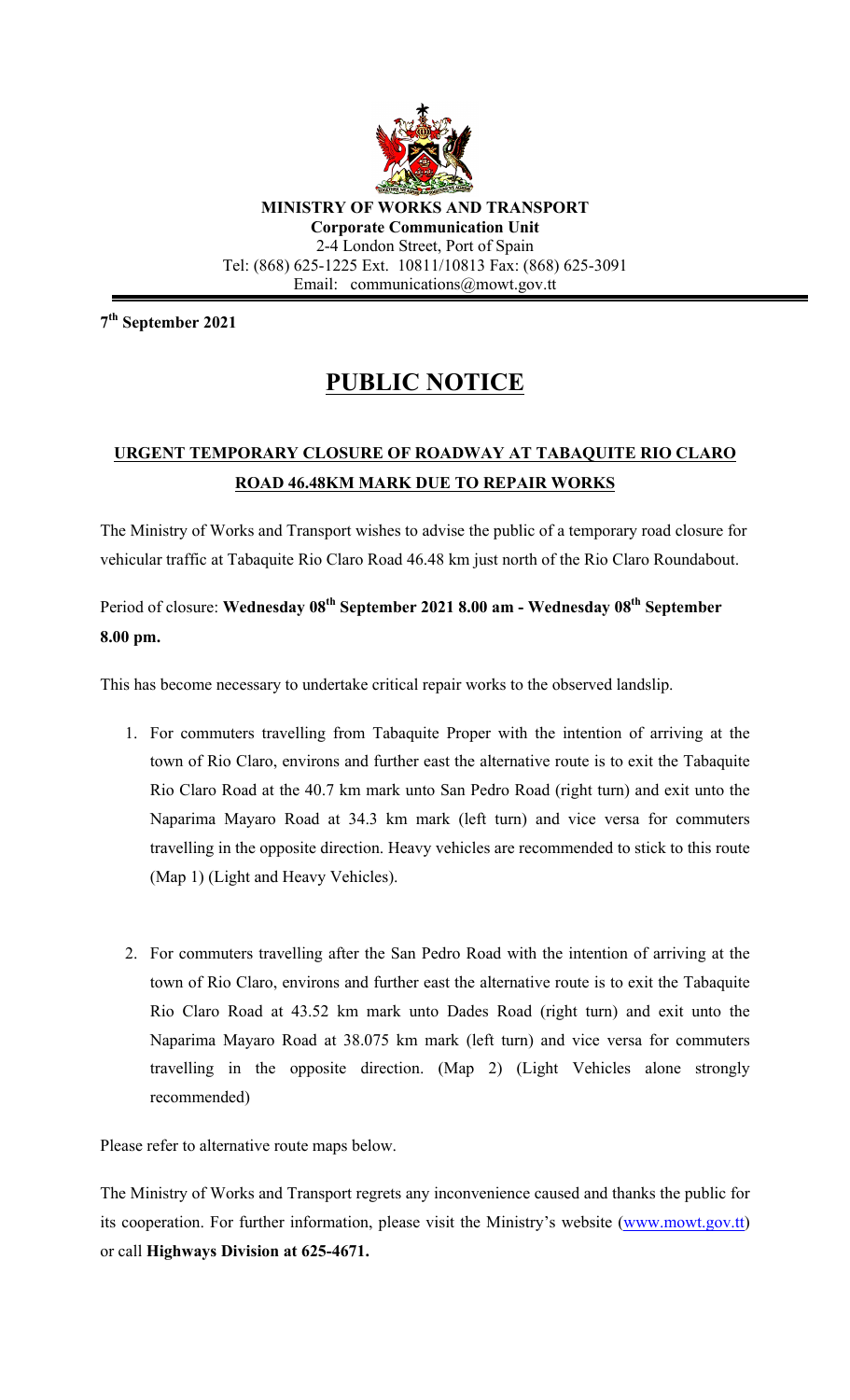



## ROAD CLOSED TABAQUITE RIO CLARO ROAD 46.48 KM

Cunapo Southern Main Ro

Rio Claro Police Station

Rio Claro